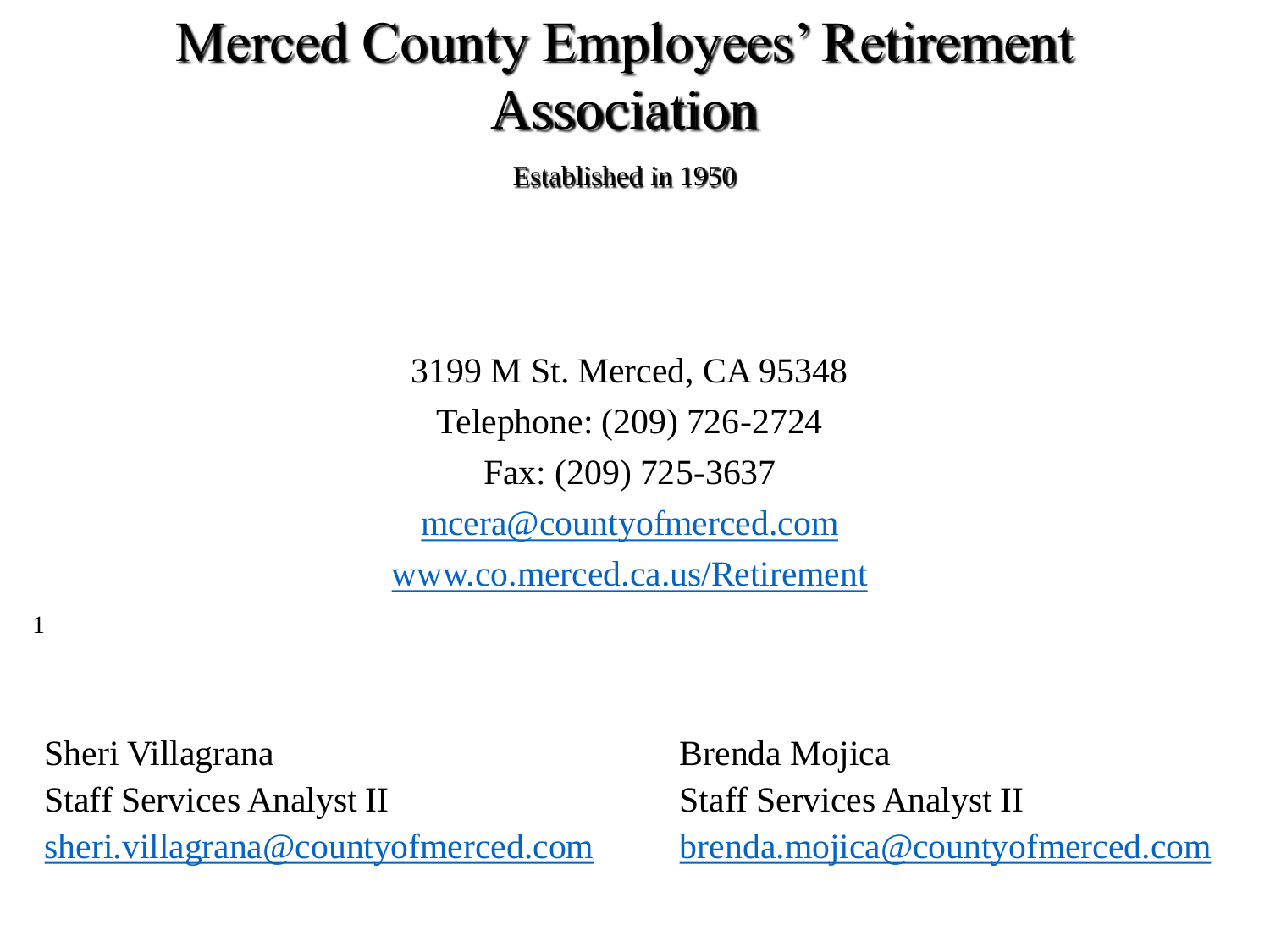### Mission Statement

- **The Merced County Employees' Retirement Association (MercedCERA) is a retirement system, organized under the County Employees' Retirement Law of 1937**
- **MercedCERA's mission is to provide benefits to its members, to manage assets prudently in accordance with plan provisions and to provide competent and efficient services to our members.**
- **The Board of Retirement is responsible for all policies and investment decisions for the system.**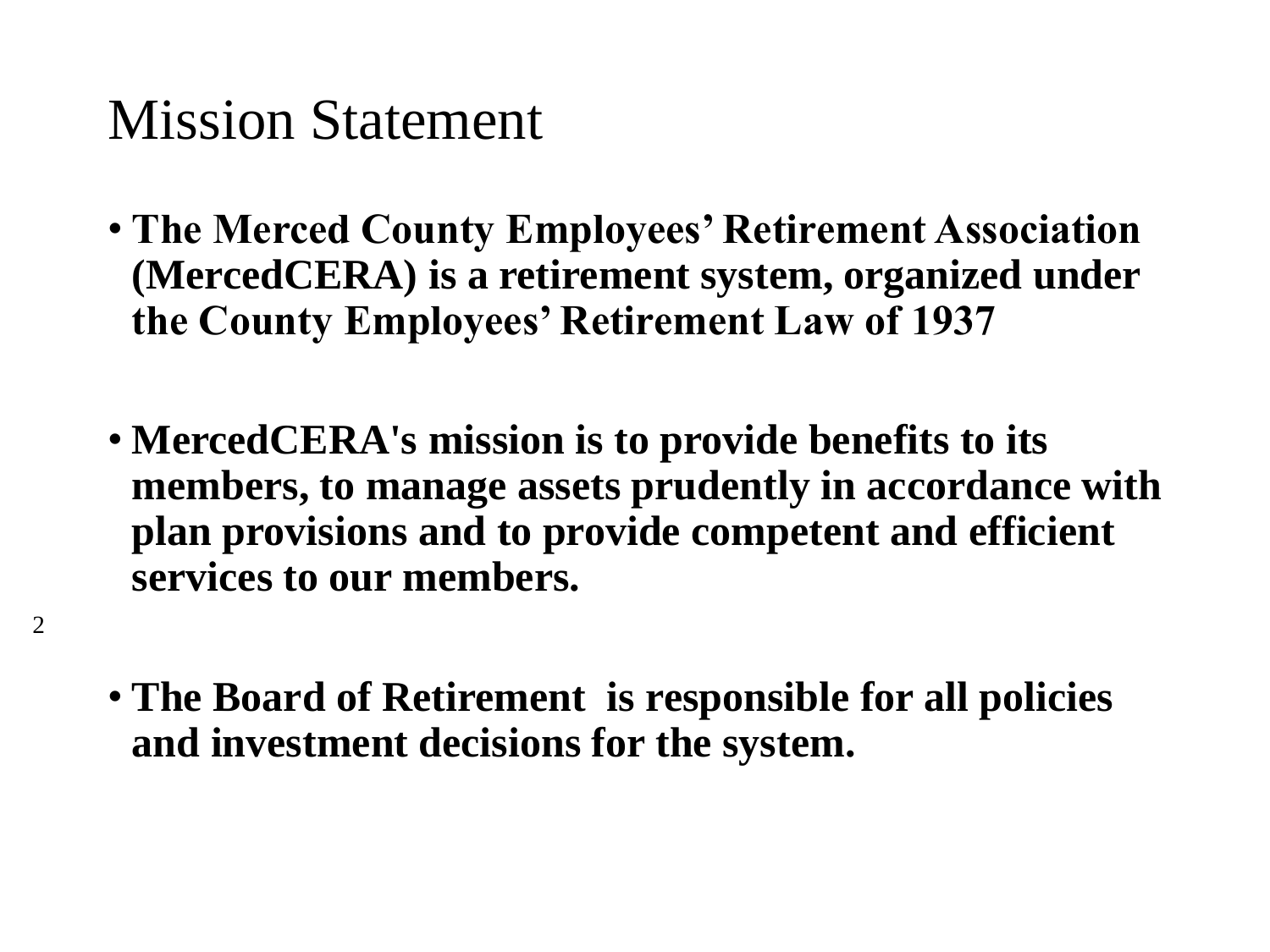### MercedCERA Overview

- **MercedCERA provides:**
	- **Retirement benefits**
	- **Disability benefits - both Service Connected and Non-Service Connected**
	- **Death benefits – Either in service death which may include a survivor benefit or post retirement death.**
- **Pension plan employers - County of Merced, Merced Superior Court, and Merced Cemetery District**
- **All full time employees become members of the system on the first day of employment**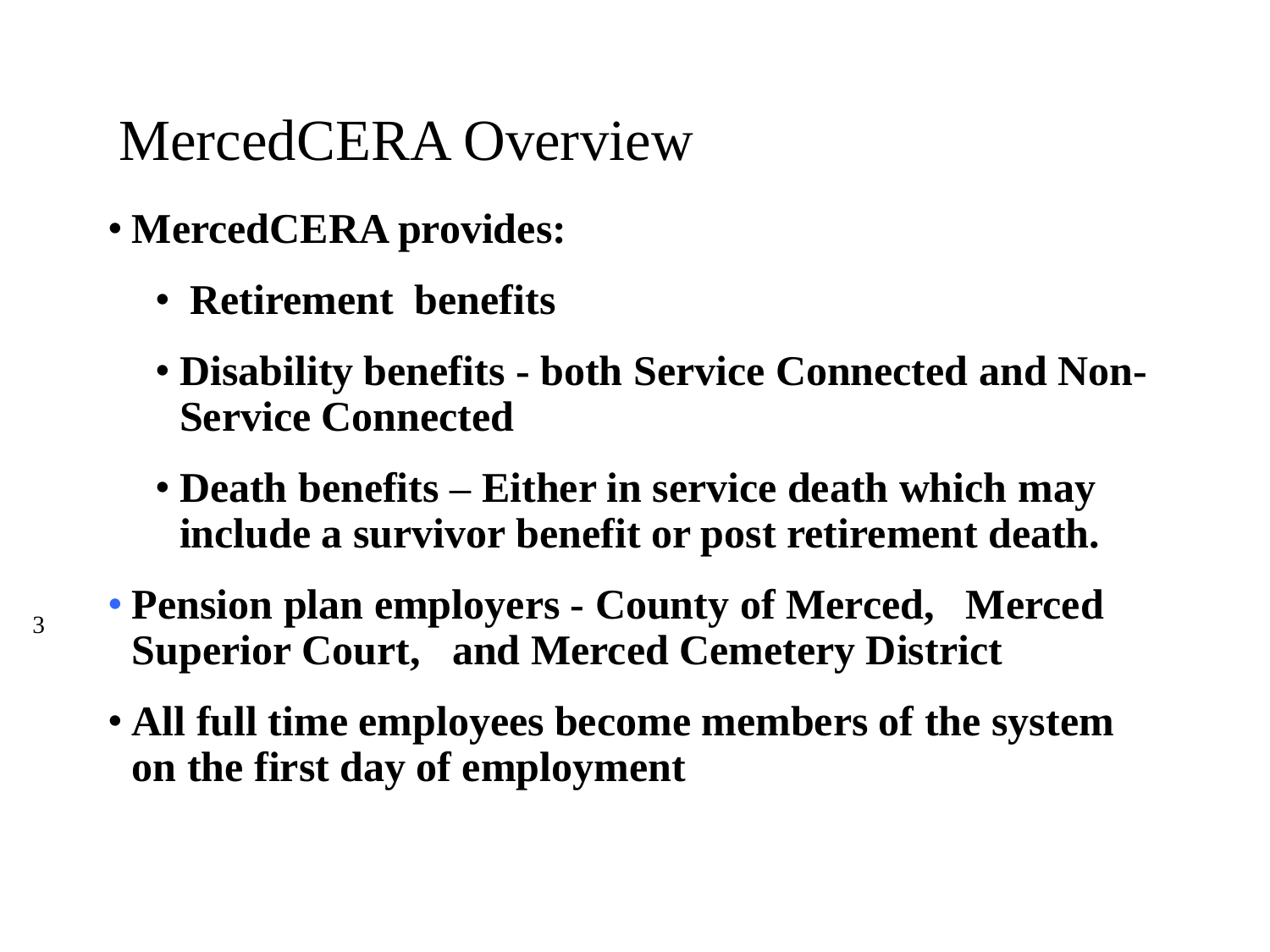# Type of Benefit

- **- Life time benefit … Defined Benefit Plan**
- **- Benefit is paid for by member contributions, employer contributions and investment earnings**
- **Benefits determined on basis of formula NOT on individuals' account balance. There are 3 points to the formula**
	- **Members age at retirement**
	- **Total years of service**
	- **Highest final average salary (FAS)**

- 4
- **- Member must have five years of service to vest benefit**
- **- Social Security Benefits are separate from MercedCERA's Benefit and are not reduced**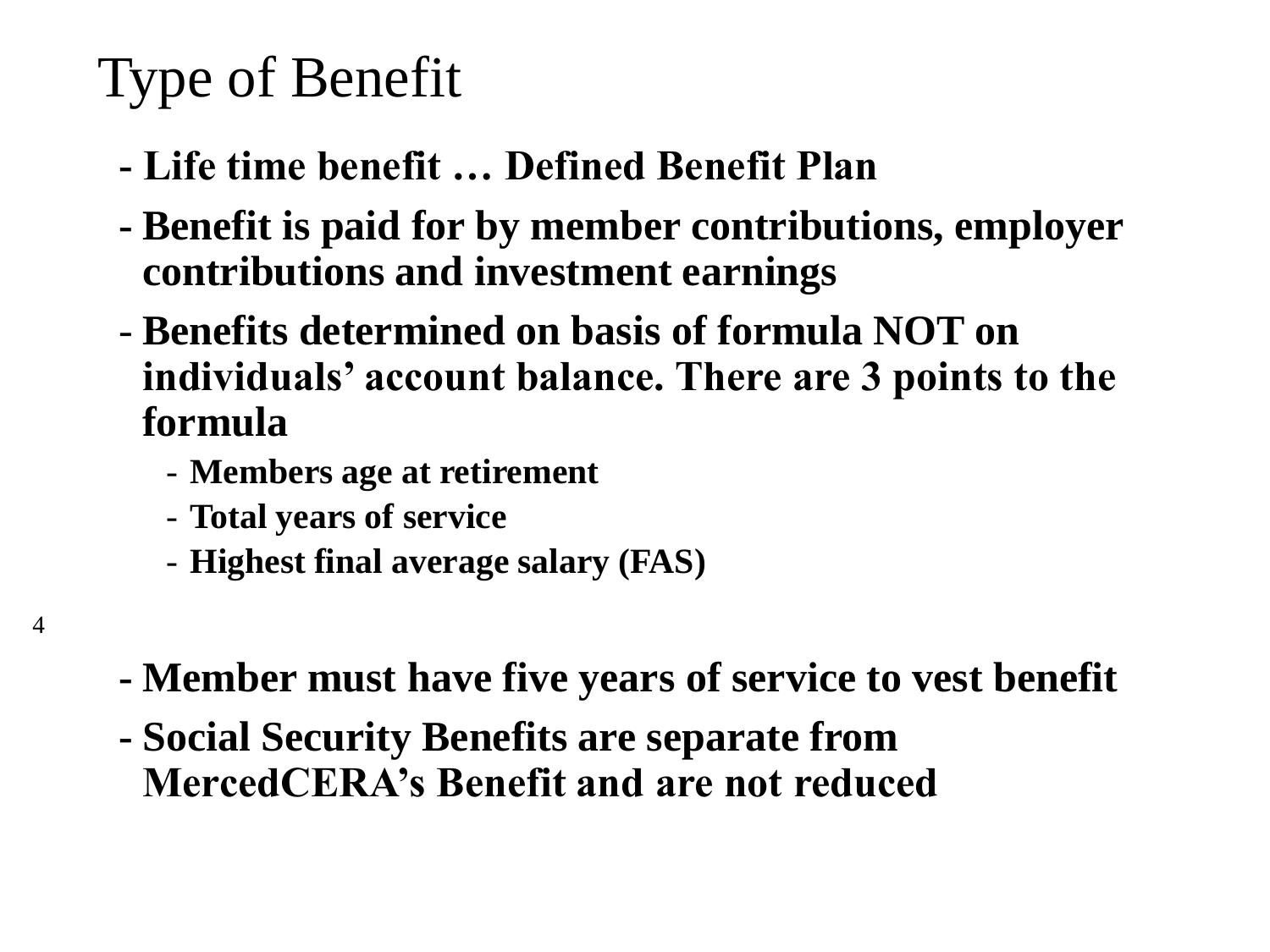## Tier / Plan Type

- **- Tier I: Hired before 6/13/1994 or level A Manager hired/appointed on or before 9/30/2012**
- **- Tier II: Anyone Hired between 6/14/1994 & 9/30/2012**
- **Tier III: Anyone Hired between 10/1/2012 & 12/31/2012 or anyone hired thereafter who established reciprocity (hire date with reciprocal system before 1/1/2013)**
- **Tier IV: Anyone Hired on or after 1/1/2013**
- 5
- **Plan types:**

```
Safety Members: Sworn Law Enforcement & 
                  Probation Officers
General Members: Everyone else
```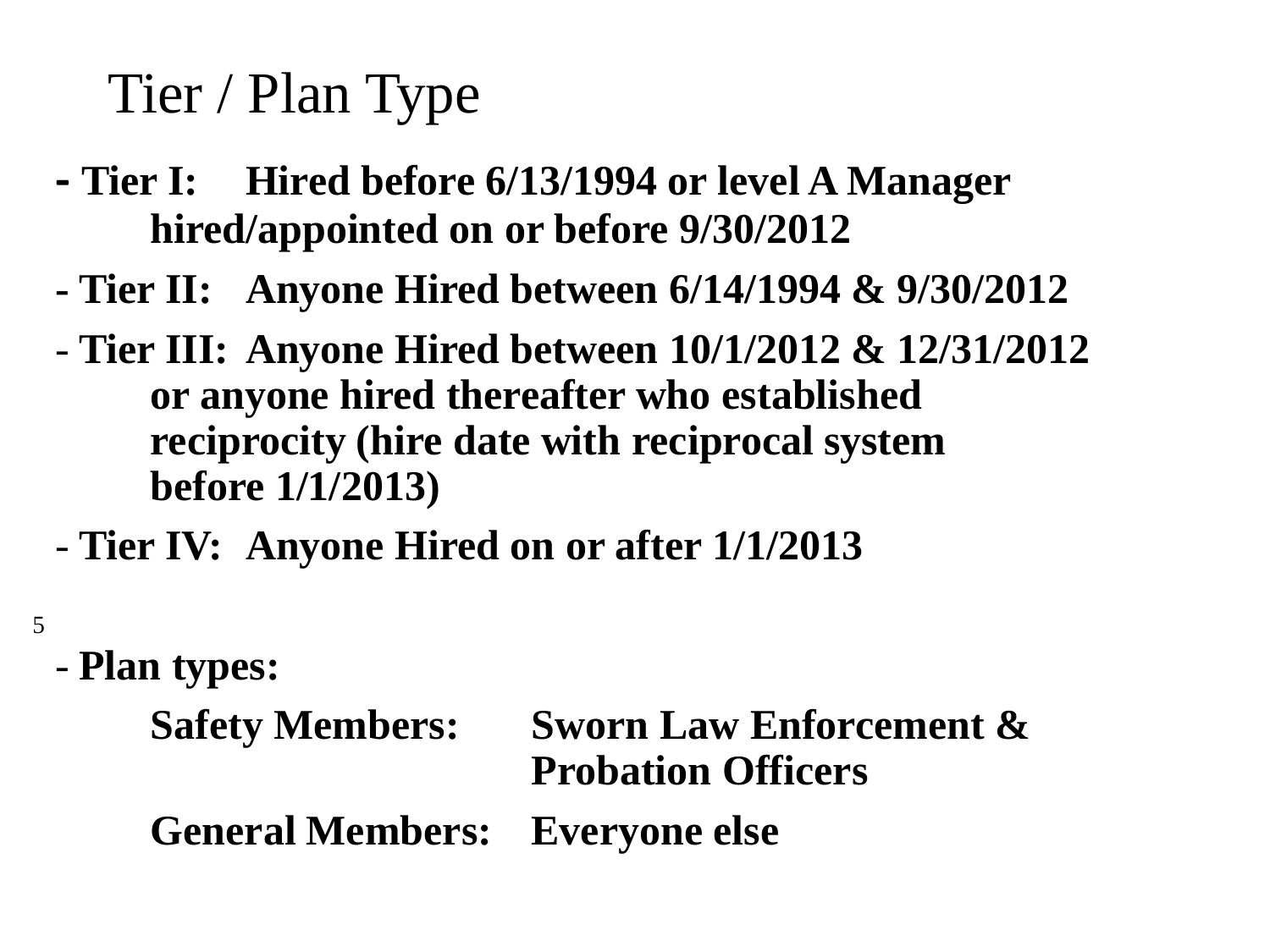### Tier I **Minimum age to retire:**

6

**- Safety members: 50 years old with ten years of service, any age with 20 years of service or 70 years old regardless of years of service**

**- General members (miscellaneous): 50 years old with ten years of service, any age with 30 years of service or 70 years old regardless of years of service**

**Final Average Salary (FAS) - Highest average of 26 consecutive pay periods**

**Cost living allowance each year, 3% maximum**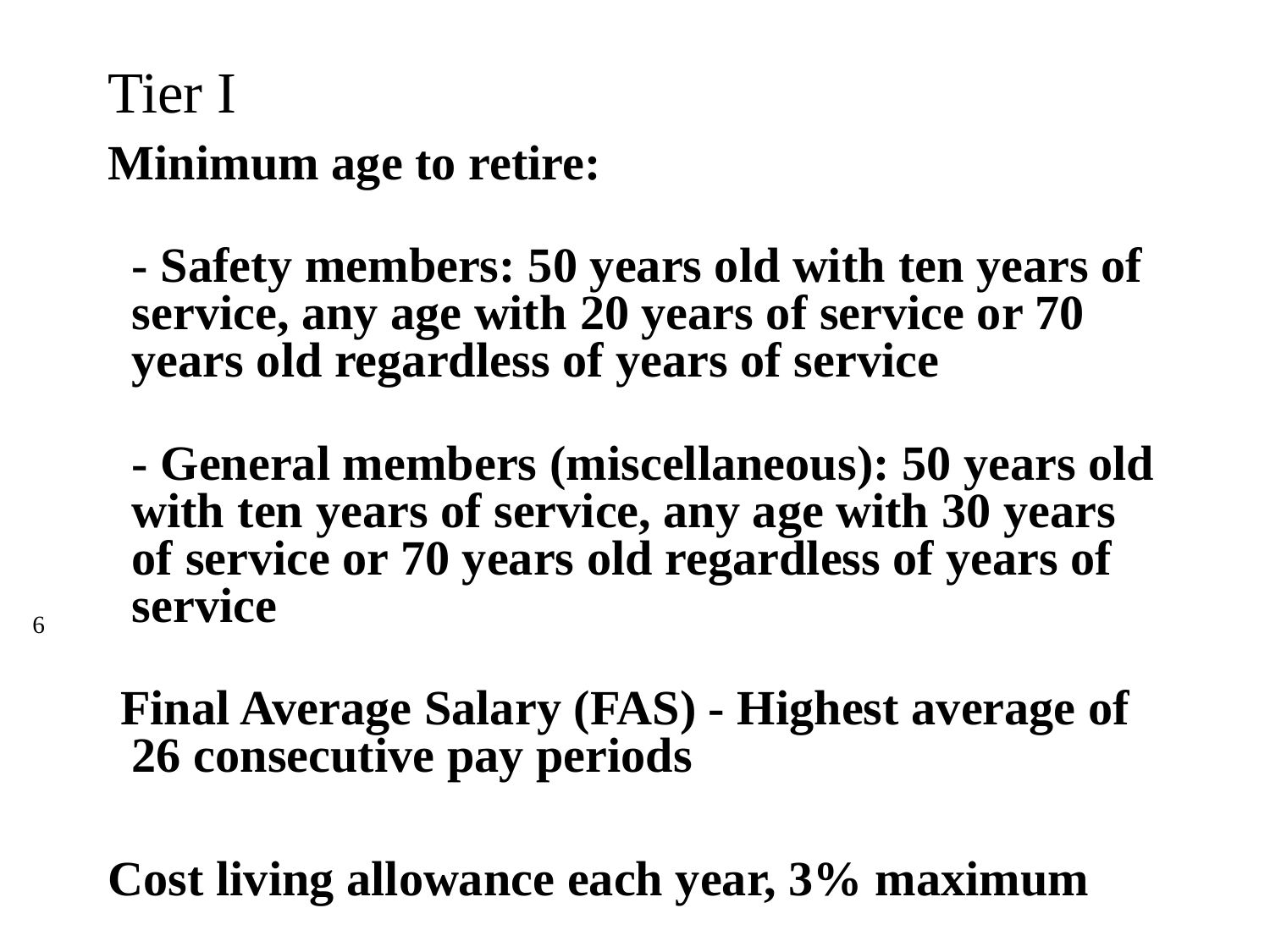### Tier II & III

**Minimum age to retire:**

**- Safety members: 50 years old with 10 years of service, any age with 20 years of service or 70 years old regardless of years of service**

**- General members (miscellaneous): 55 years old with 10 years of service or 70 years old regardless of years of service**

### **Final Compensation**

- **- Highest average of 78 consecutive pay periods**
- **- NO cost of living allowance**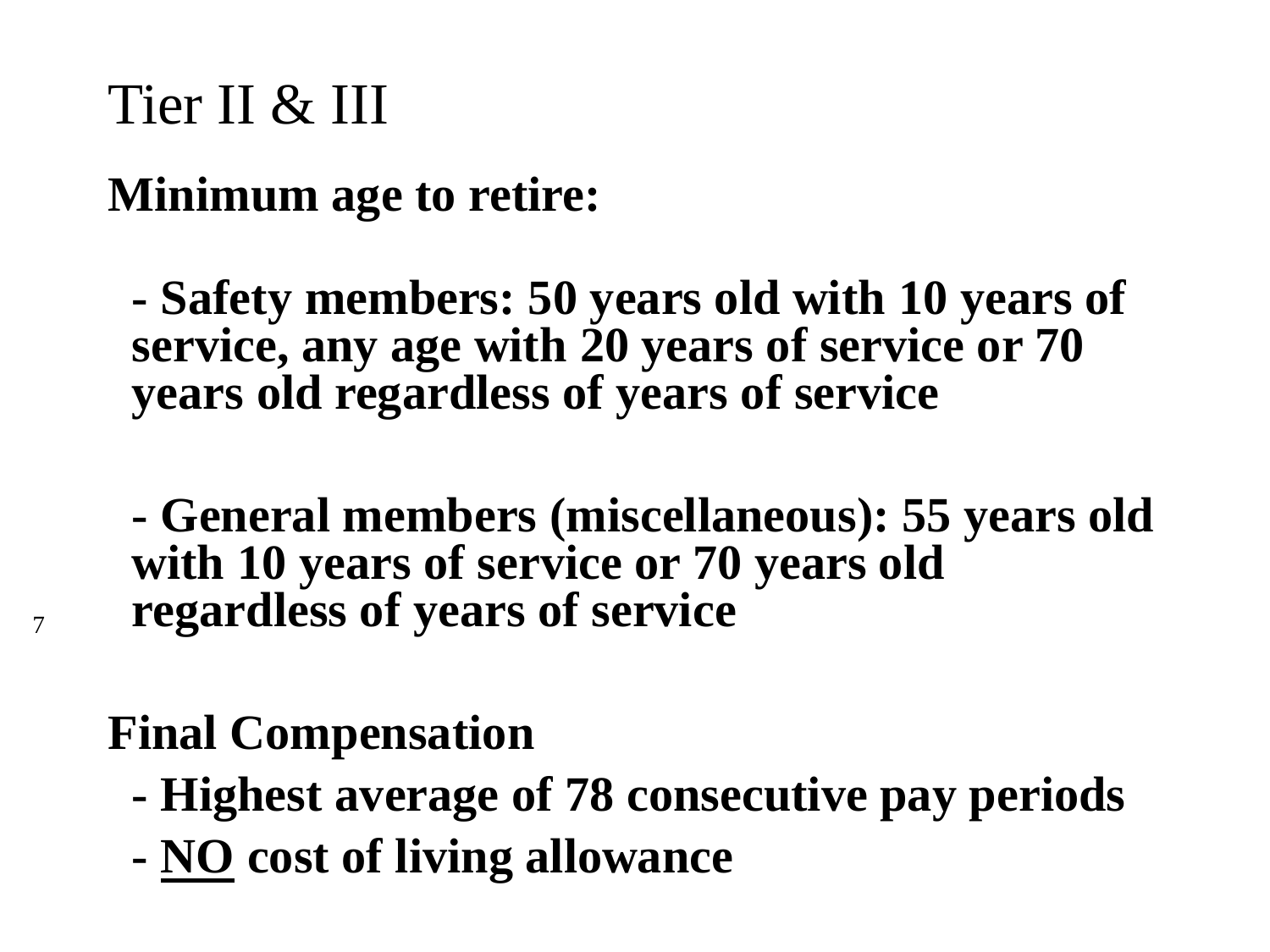# Tier IV **Minimum age to retire:**

**- Safety members: 50 years old with 5 years of service**

**- General members (miscellaneous): 52 years old with 5 years of service**

### **Final Compensation**

- **- Highest average of 78 consecutive pay periods**
- **- NO cost of living allowance**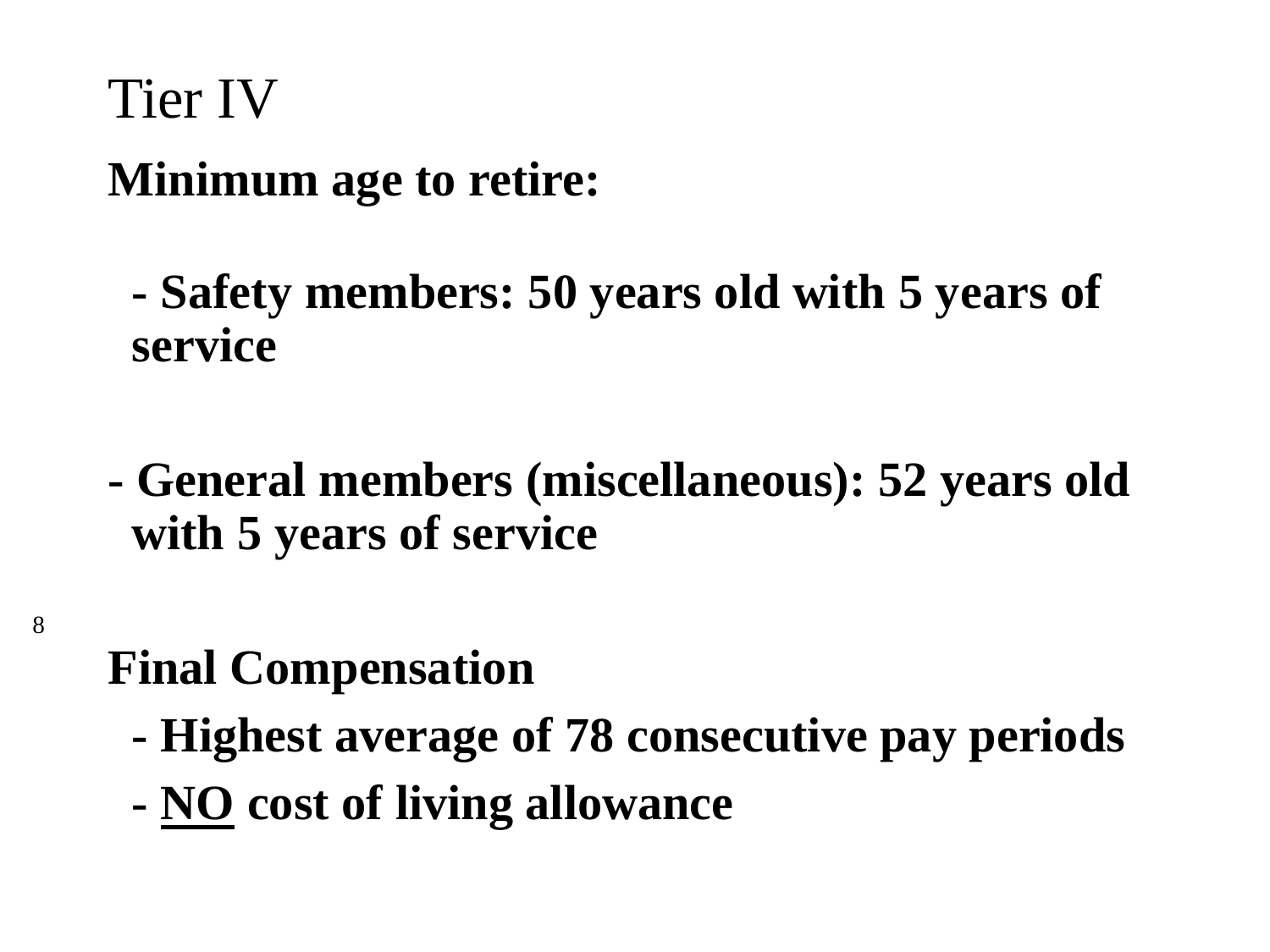# Age Factor / Formula Maximum

#### • **Formula Maximum Tier I & II:**

- **3% at 50 for safety members**
- **3% at age 60 for miscellaneous members**

#### • **Formula Maximum Tier III:**

• **2.62% at 55 for safety members** • **2.43% at age 65 for miscellaneous members**

#### • **Formula Maximum Tier IV:**

- **2.7% at 57 for safety members**
- **2.5% at age 67 for miscellaneous members**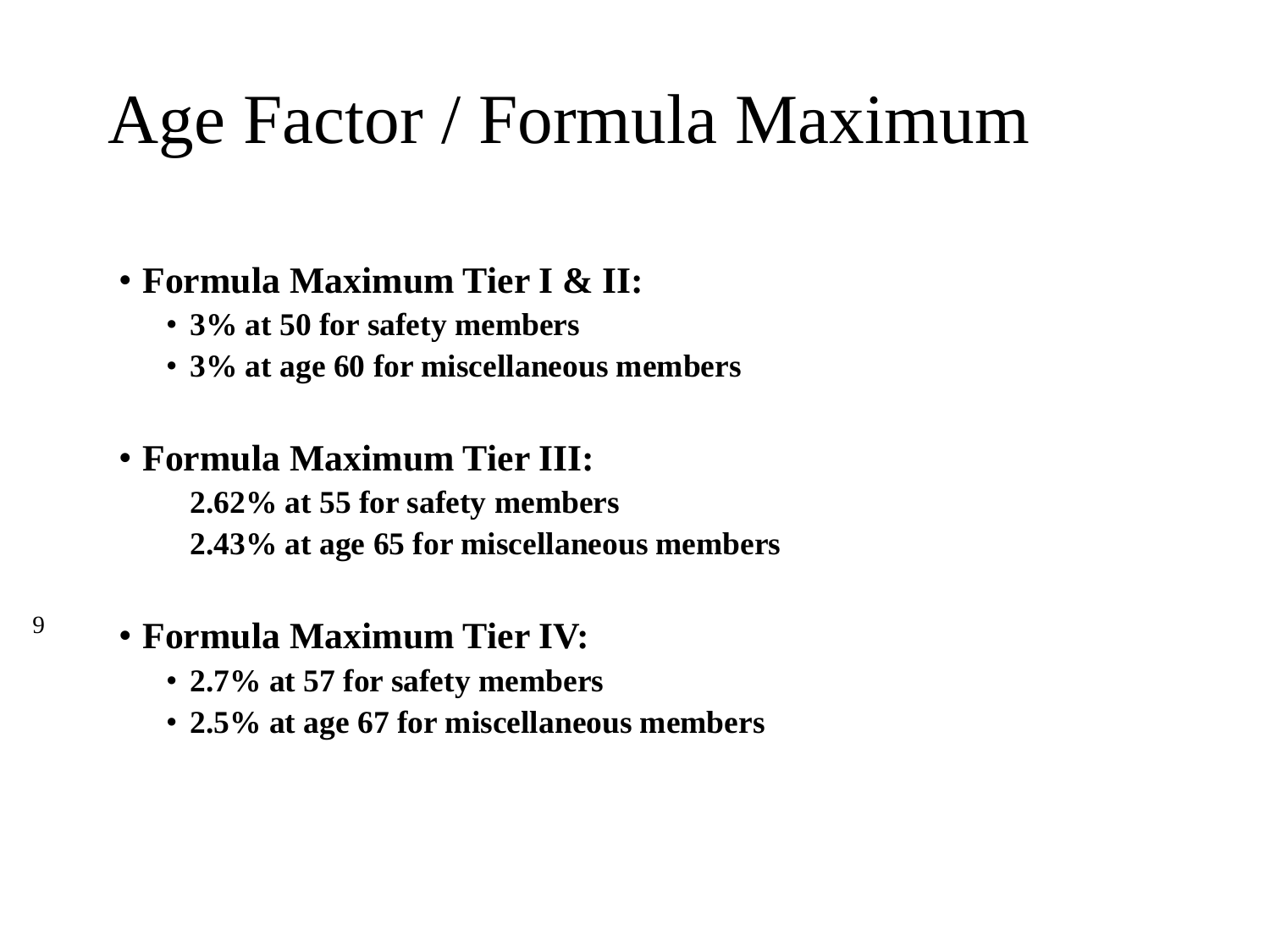### Service Credit-How do I earn service credit?

- **Every hour of service that member works and that MercedCERA receives a contribution on are counted towards retirement eligibility**
	- **Excludes overtime**
- **Variable shift is only credited for the hours worked**
- **Purchase any extra help time**
- 10
- **Purchase any employee medical leave of absence or 4850 time. MercedCERA will not allow purchase of time due to a suspension, leave without pay, or unauthorized leave**
- **Redeposit of prior membership – the benefit of a redeposit is the place of Tier**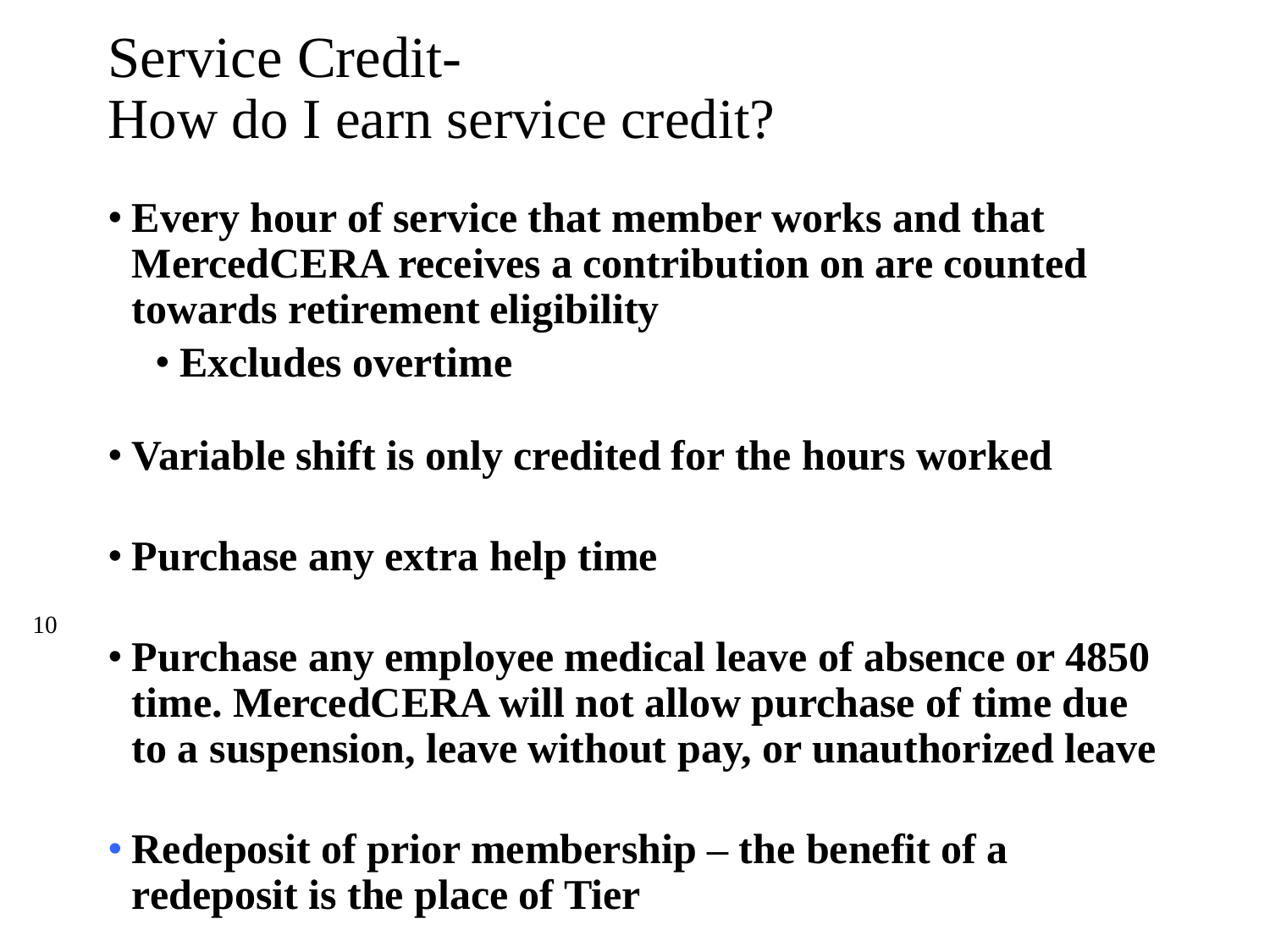## Service Credit- Con't

• **Military leaves (if taken while working for Merced County, may be purchased within one year of returning from leave and member must return from leave to purchase)**

### **Payment for purchases:**

**- Lump-sum check**

11

- **- Rollover from a 401K, 403b, or an IRA**
- **- Payroll deduction payments**
- **- Combination of the above**

*Important to note* **- The earlier you decide to purchase any of the above time the cheaper the cost. MercedCERA will charge contributions plus interest.**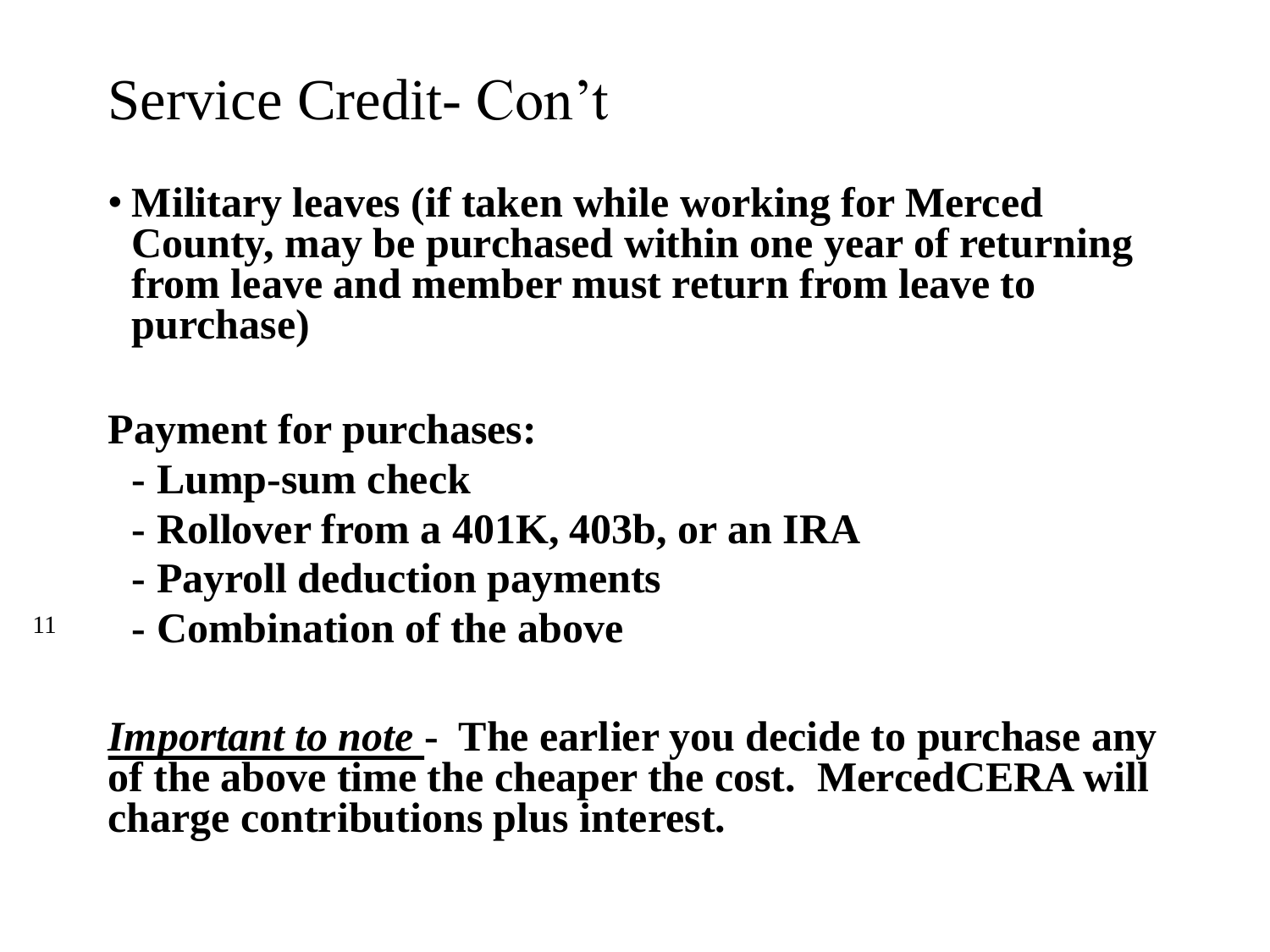# Contributions / Interest Posting

**A member's contribution is based on:**

- **- age and salary for Tiers I – III**
- **- Tier IV is set at 6.92% for miscellaneous members and 10.68% for safety members (July 2020 flat rate)**
- **- it is deducted from your pay check on a bi-weekly basis**
- **- deductions are pre-tax**

**Various items are pensionable – Regular hours, bilingual pay, uniform allowance, and certain certifications that may be required for your position.** 

**Interest :**

12

**- is paid on member contributions as determined by the Board of Retirement and is posted twice a year (June/December). Members will receive a yearly statement of contributions on deposit.**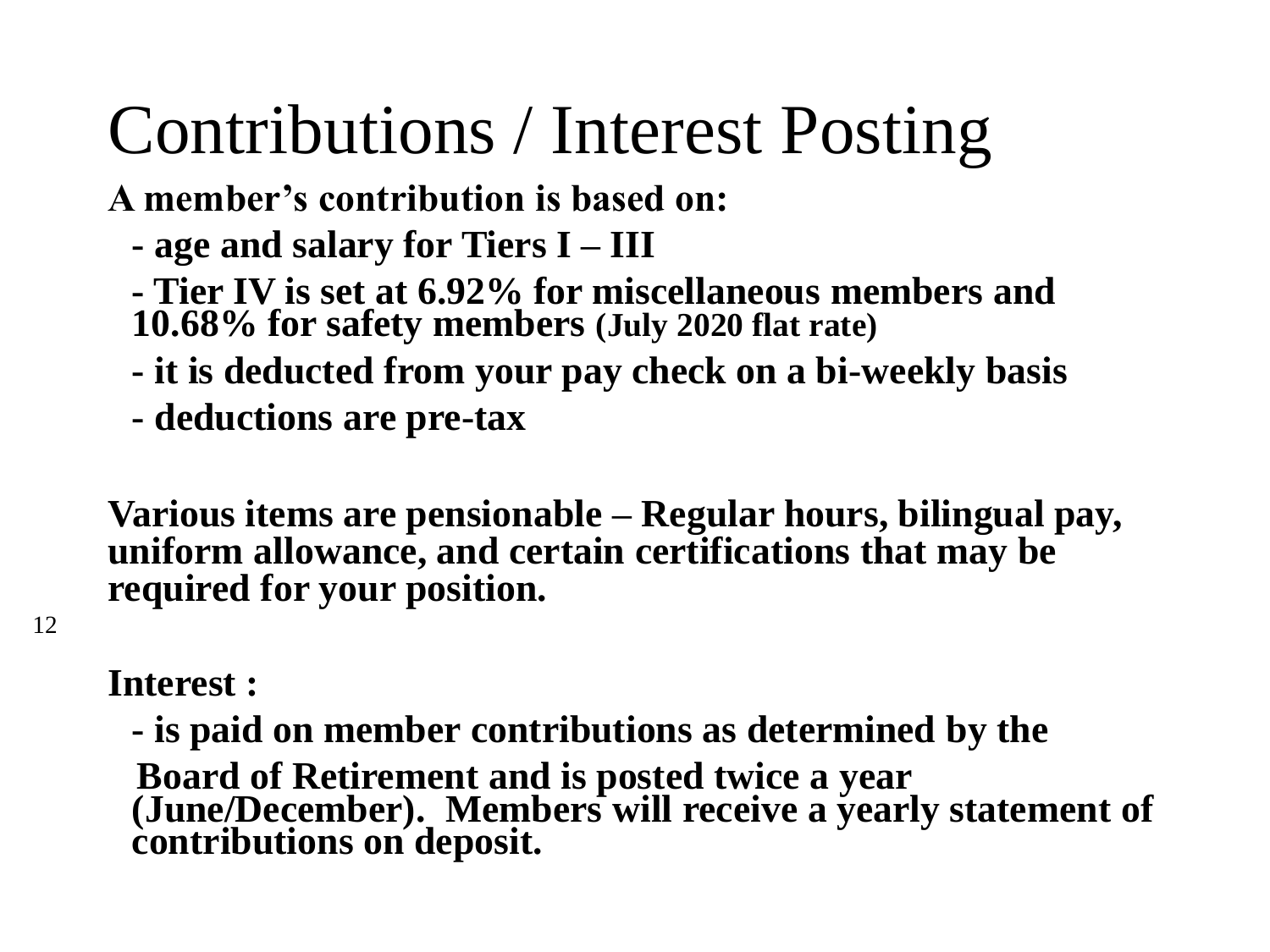### Loans and Withdraws

### **Loan:**

13

**- a member may not borrow from a retirement account and may not withdraw funds unless employment is terminated**

### **Forfeiture of benefit:**

**- a member forfeits any retirement benefits if contributions are withdrawn**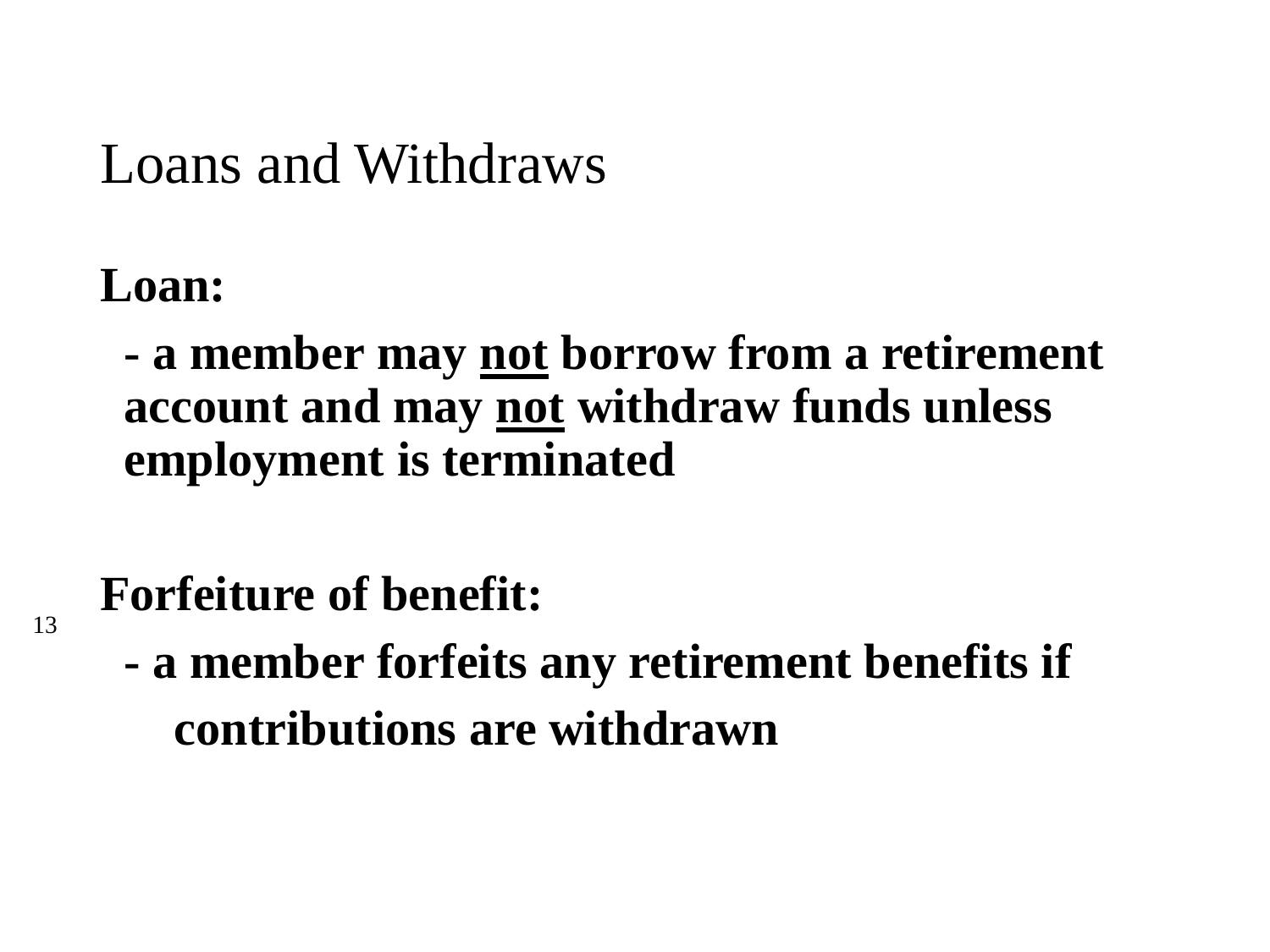## **Reciprocity**

**- may be established if an employee comes in from or goes to work for another 1937 Act County, the State of California , or any other reciprocal system within 6 months between systems**

### **Benefits include:**

- **- earliest entry age used for contribution rates (Tiers I, II & III)**
- **- highest salary from either system will be used for final compensation (All Tiers)**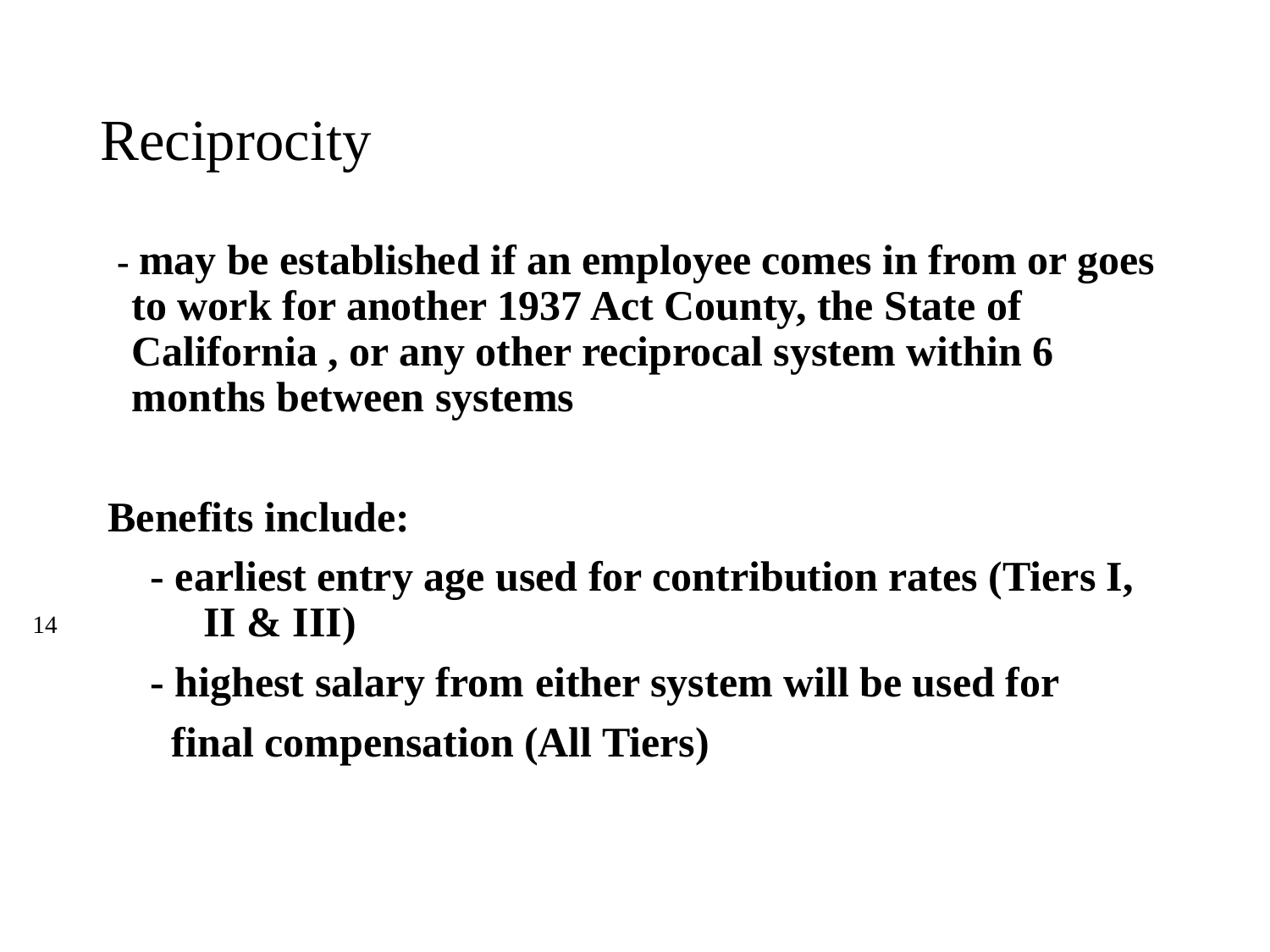### Domestic Relations Order-DRO or QDRO

- A joinder must be filed with the Court and served on MercedCERA notifying the pension system of a pending divorce.
- Pension benefits are considered a community property asset and must be addressed in the DRO.
- Sample DRO's can be located on the MercedCERA website.
- Feel free to submit a draft copy of a DRO at any time for counsel review.

15

• Retirement benefits cannot be paid out unless the member pension portion of community property is properly addressed and the final signed copy is provided to MercedCERA.